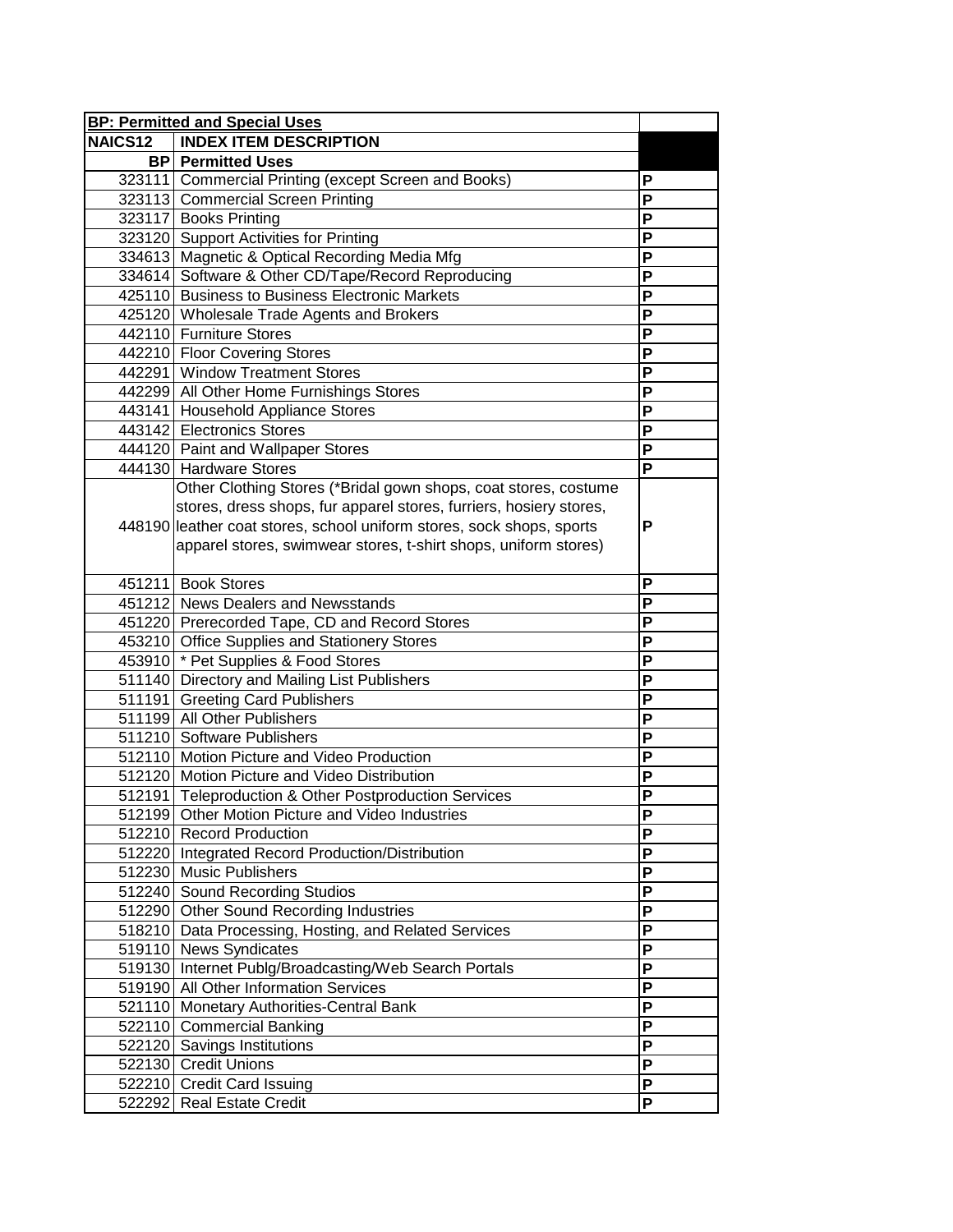|                | <b>BP: Permitted and Special Uses</b>                    |                         |
|----------------|----------------------------------------------------------|-------------------------|
| <b>NAICS12</b> | <b>INDEX ITEM DESCRIPTION</b>                            |                         |
|                | 522293 International Trade Financing                     | P                       |
|                | 522294 Secondary Market Financing                        | P                       |
|                | 522310 Mortgage and Nonmortgage Loan Brokers             | P                       |
|                | 522320 Fin. Trans. Processing, Reserve, & Clh Activities | P                       |
|                | 523110 Investment Banking and Securities Dealing         | P                       |
|                | 523120 Securities Brokerage                              | $\overline{P}$          |
|                | 523130 Commodity Contracts Dealing                       | P                       |
|                | 523140 Commodity Contracts Brokerage                     | P                       |
|                | 523210 Securities and Commodity Exchanges                | P                       |
|                | 523910 Miscellaneous Intermediation                      | P                       |
|                | 523920 Portfolio Management                              | P                       |
|                | 523930 Investment Advice                                 | P                       |
|                | 523991 Trust, Fiduciary, and Custody Activites           | P                       |
|                | 523999 Miscellaneous Financial Investment Activites      | P                       |
|                | 524113 Direct Life Insurance Carriers                    | $\overline{P}$          |
|                | 524114 Direct Health and Medical Insurance Carriers      | P                       |
|                | 524126 Direct Property and Casualty Insurance Carriers   | P                       |
|                | 524127 Direct Title Insurance Carriers                   | P                       |
|                | 524128 Other Direct Insurance Carriers                   | P                       |
|                | 524130 Reinsurance carriers                              | P                       |
|                | 524210 Insurance Agencies and Brokerages                 | P                       |
|                | 524291 Claims Adjusting                                  | P                       |
|                | 524292 Third Party Admin. of Insurance/Pension Funds     | $\overline{P}$          |
|                | 524298 All Other Insurance Related Activites             | P                       |
|                | 525110 Pension Funds                                     | P                       |
|                | 525120 Health and Welfare Funds                          | $\mathsf P$             |
|                | 525190 Other Insurance Funds                             | P                       |
|                | 525910 Open-End Investment Funds                         | P                       |
|                | 525920 Trusts, Estates, and Agency Accounts              | P                       |
|                | 525990 Other Financial Vehicles                          | $\overline{P}$          |
|                | 531110 Lessors of Residential Buildings and Dwellings    | $\overline{\mathsf{P}}$ |
|                | 531120 Lessors of Nonresidential Buildings               | P                       |
|                | 531190 Lessors of Other Real Estate Property             | P                       |
|                | 531210 Offices of Real Estate Agents and Brokers         | P                       |
|                | 531311 Residential Property Managers                     | P                       |
|                | 531312 Nonresidential Property Managers                  | P                       |
|                | 531320 Offices of Real Estate Appraisers                 | P                       |
|                | 531390 Other Activites Related to Real Estate            | P                       |
|                | 532210 Consumer Electronics and Appliances Rental        | P                       |
|                | 532220 Formal Wear and Costume Rental                    | P                       |
|                | 532230 Video Tape and Disc Rental                        | P                       |
|                | 532291 Home Health Equipment Rental                      | P                       |
|                | 532292 Recreational Goods Rental                         | P                       |
|                | 532299 All Other Consumer Goods Rental                   | P                       |
|                | 532420 Office Machinery and Equip. Rental and Leasing    | P                       |
|                | 533110 Lessors of Nonfinancial Intangible Assets         | P                       |
|                | 541110 Offices of Lawyers                                | P                       |
|                | 541191 Title Abstract and Settlement Offices             | $\overline{P}$          |
|                | 541199 All Other Legal Services                          | P                       |
| 541211         | Offices of Certified Public Accountants                  | P                       |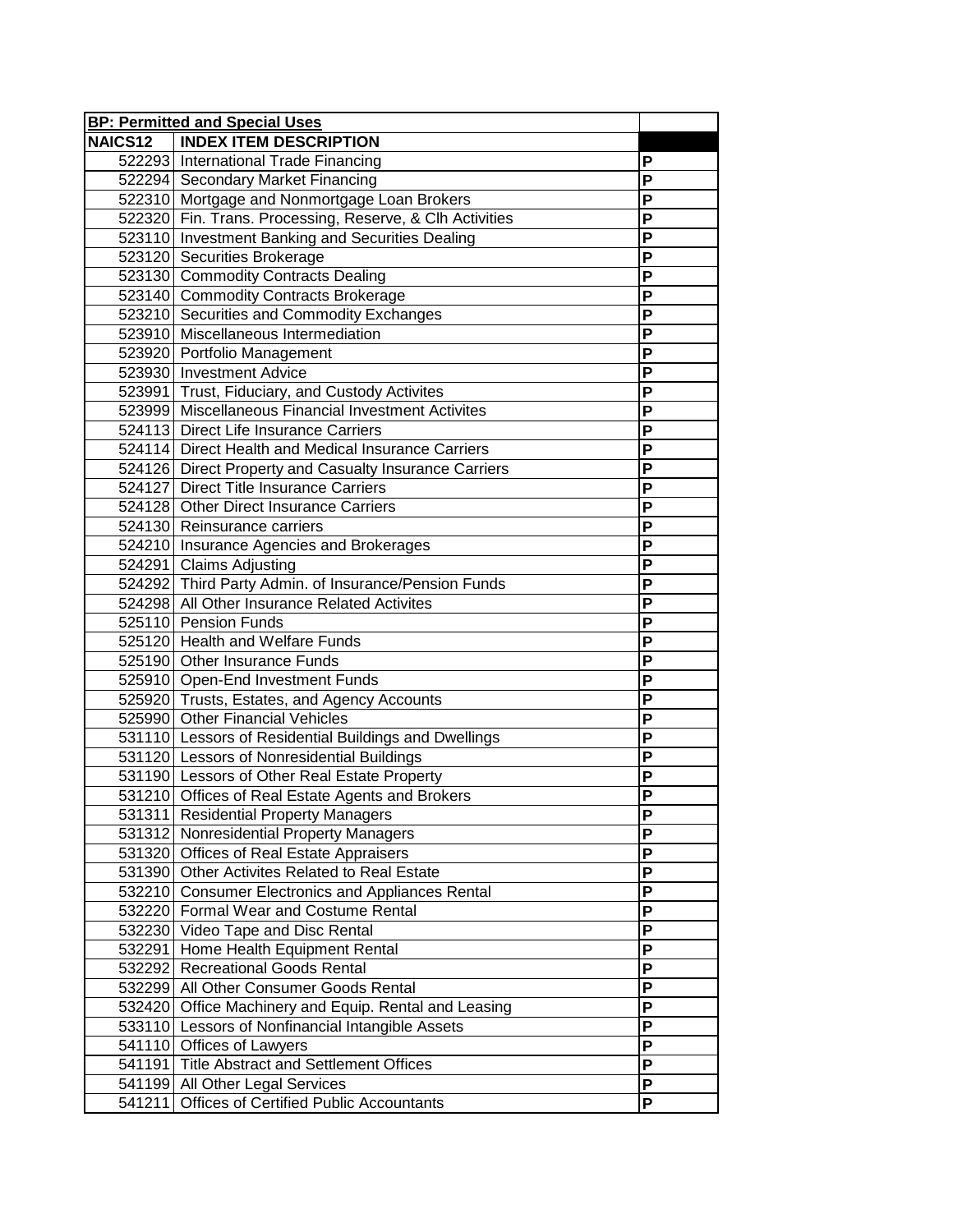|                | <b>BP: Permitted and Special Uses</b>                                               |                     |
|----------------|-------------------------------------------------------------------------------------|---------------------|
| <b>NAICS12</b> | <b>INDEX ITEM DESCRIPTION</b>                                                       |                     |
|                | 541213 Tax Preparation Services                                                     | P                   |
|                | 541214 Payroll Services                                                             | P                   |
|                | 541219 Other Accounting Services                                                    | P                   |
|                | 541310 Architectural Services                                                       | P                   |
|                | 541320 Landscape Architectural Services                                             | P                   |
|                | 541330 Engineering Services                                                         | P                   |
|                | 541340 Drafting Services                                                            | P                   |
|                | 541350 Building Inspection Services                                                 | P                   |
|                | 541360 Geophysical Surveying and Mapping Services                                   | P                   |
|                | 541370 Surveying & Mapping (x. Geophysical) Services                                | P                   |
|                | 541380 Testing Laboratories                                                         | P                   |
|                | 541410 Interior Design Services                                                     | P                   |
|                | 541420 Industrial Design Services                                                   | P                   |
|                | 541430 Graphic Design Services                                                      | P                   |
|                | 541490 Other Specialized Design Services                                            | $\overline{P}$      |
|                | 541511 Custom Computer Programming Services                                         | P                   |
|                | 541512 Computer Systems Design Services                                             | P                   |
|                | 541513 Computer Facilities Management Services                                      | P                   |
|                | 541519 Other Computer Related Services                                              | P                   |
|                | 541611 Admin Mgmt/General Mgmt Consulting Services                                  | P                   |
|                | 541612 Human Resources Consulting Services                                          | P                   |
|                | 541613 Marketing Consulting Services                                                | P                   |
|                | 541614 Process/Physical Dstr/Logistics Consulting Svc.                              | $\overline{P}$      |
|                | 541618 Other Management Consulting Services                                         | P                   |
|                | 541720 R&D in the Social Sciences and Humanities                                    | P                   |
|                | 541810 Advertising Agencies                                                         | P                   |
|                | 541820 Public Relations Agencies                                                    | P                   |
|                | 541830 Media Buying Agencies                                                        | P                   |
|                | 541840 Media Representatives                                                        | P                   |
|                | 541850 Display Advertising                                                          | P                   |
|                | 541860 Direct Mail Advertising                                                      | $\overline{P}$      |
|                | 541870 Advertising Material Distribution Services                                   | P                   |
|                | 541890 Other Services Related to Advertising                                        | P                   |
|                | 541910 Marketing Research and Public Opinion Polling                                | P                   |
|                | 541921 Photography Studios, Portrait                                                | Ρ                   |
|                | 541922 Commercial Photography                                                       | P                   |
|                | 541930 Translation and Interpretation Services                                      | P                   |
|                | 551111 Offices of Bank Holding Companies                                            | P                   |
|                | 551112 Offices of Other Holding Companies                                           | P                   |
|                | 551114 Corp., Subsidiary, & Regional Managing Offices                               | P                   |
|                | 561110 Office Administrative Services                                               | P                   |
|                | 561210 Facilities Support Services                                                  | P                   |
|                | 561311 Employment Placement Agencies                                                | P                   |
|                | 561312 Executive Search Services                                                    | P                   |
|                | 561320 Temporary Help Services                                                      | P                   |
|                | 561330 Professional Employer Organizations                                          | P                   |
|                | 561410 Document Preparation Services                                                | P<br>$\overline{P}$ |
|                | 561421 Telephone Answering Services                                                 | P                   |
| 561431         | 561422 Telemarketing Bureaus & Other Contact Centers<br><b>Private Mail Centers</b> | P                   |
|                |                                                                                     |                     |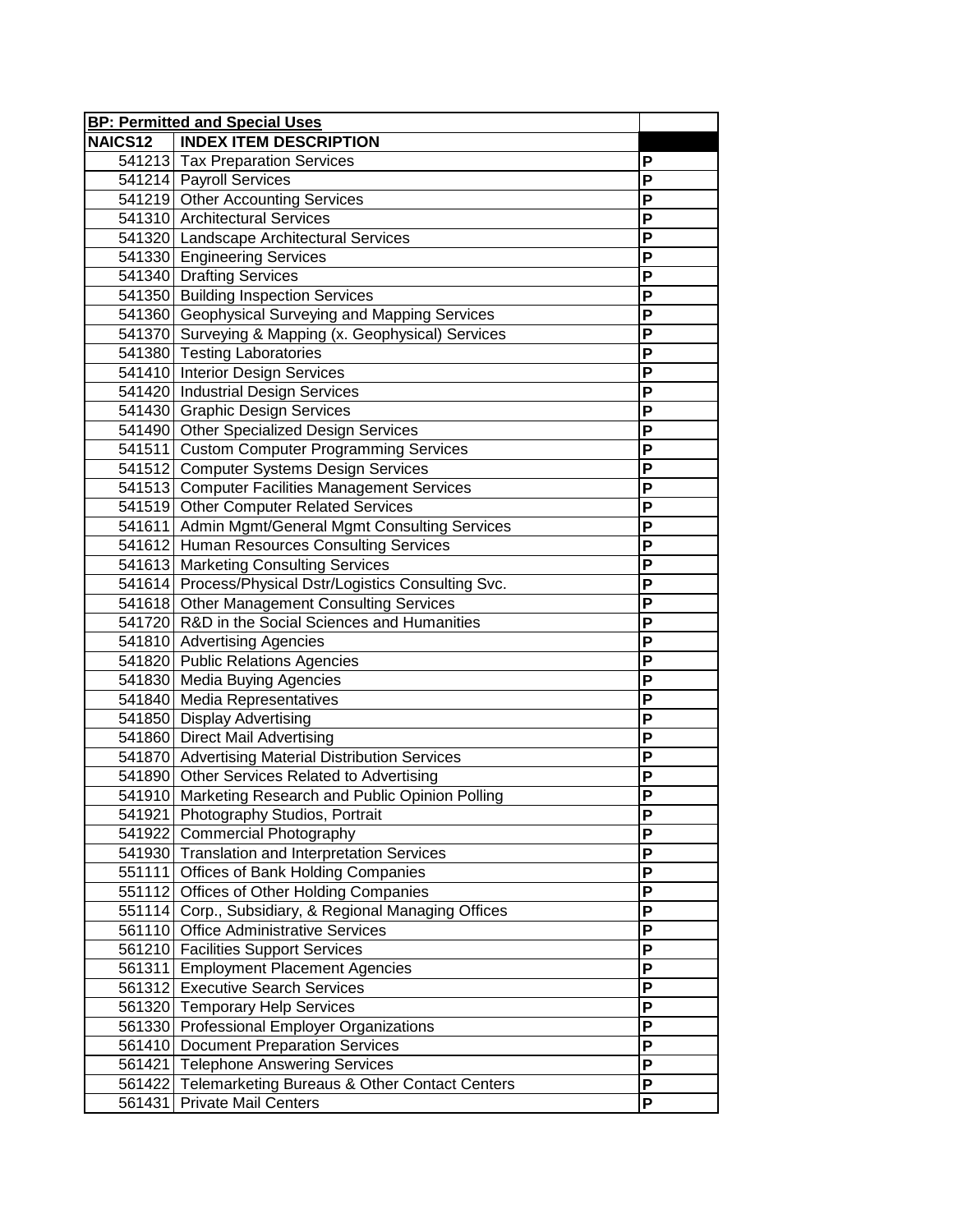|                | <b>BP: Permitted and Special Uses</b>                    |                           |
|----------------|----------------------------------------------------------|---------------------------|
| <b>NAICS12</b> | <b>INDEX ITEM DESCRIPTION</b>                            |                           |
|                | 561439 Other Business Svc. Centers (incl. Copy Shops)    | P                         |
|                | 561440 Collection Agencies                               | P                         |
|                | 561450 Credit Bureaus                                    | P                         |
|                | 561492 Court Reporting and Stenotype Services            | P                         |
|                | 561510 Travel Agencies                                   | P                         |
|                | 561520 Tour Operators                                    | P                         |
|                | 561591 Convention and Visitors Bureaus                   | $\mathsf{P}$              |
|                | 561599 All Other Travel Arrangment and Reservation Svc.  | P                         |
|                | 561611 Investigation Services                            | P                         |
|                | 561621 Security Systems Services (except Locksmiths)     | P                         |
|                | 561622 Locksmiths                                        | P                         |
|                | 611610 Fine Arts Schools                                 | P                         |
|                | 611630 Language Schools                                  | P                         |
|                | 611691 Exam Preparation and Tutoring                     | P                         |
|                | 611692 Automobile Driving Schools                        | $\overline{P}$            |
|                | 611710 Educational Support Services                      | P                         |
|                | 621111 Offices of Physicians                             | P                         |
|                | 621112 Offices of Physicians, Mental Health Specialists  | P                         |
|                | 621210 Offices of Dentists                               | P                         |
|                | 621310 Offices of Chiropractors                          | P                         |
|                | 621320 Offices of Optometrists                           | P                         |
|                | 621340 Offices of Physical, Occup, & Speech Therapists   | P                         |
|                | 621391 Offices of Podiatrists                            | $\overline{P}$            |
|                | 621399 Offices of All Other Misc. Health Practitioners   | P                         |
|                | 621410 Family Planning Centers                           | P                         |
|                | 621420 Outpatient Mental Health/Subst. Abuse Centers     | $\mathsf P$               |
|                | 621491 HMO Medical Centers                               | P                         |
|                | 621492 Kidney Dialysis Centers                           | P                         |
|                | 621493 Freestanding Ambulatory Surgical/Emer. Centers    | P                         |
|                | 621498 All Other Outpatient Care Centers                 | P                         |
|                | 621511 Medical Laboratories                              | $\overline{P}$            |
|                | 621512 Diagnostic Imaging Centers                        | P                         |
|                | 621610 Home Health Care Services                         | P                         |
|                | 621991 Blood and Organ Banks                             | P                         |
|                | 622110 General Medical and Surgical Hospitals            | P                         |
|                | 711320 Promoters of Perf. Arts/Sports without Facilities | P                         |
|                | 711410 Agents and Managers for Misc. Public Figures      | P                         |
|                | 711510 Independent Artists, Writers, and Performers      | P                         |
|                | 811212 Computer/Office Machine Repair & Maintenance      | P                         |
|                | 811213 Communication Equipment Repair/Maintenance        | P                         |
|                | 811219 Other Elec./Precision Equipment Repair & Main.    | P                         |
|                | 811411 Home and Garden Equip. Repair & Maintenance       | P                         |
|                | 811412 Appliance Repair and Maintenance                  | P                         |
|                | 811420 Reupholstery and Furniture Repair                 | P                         |
|                | 811430 Footwear and Leather Goods Repair                 | P                         |
| 812191         | Diet and Weight Reducing Centers                         | P                         |
|                | 812199 Other Pers Care Serv- All Others                  | P                         |
| 813211         | <b>Grantmaking Foundations</b>                           | $\overline{P}$            |
|                | 813212 Voluntary Health Organizations                    | $\boldsymbol{\mathsf{P}}$ |
| 813219         | Other Grantmaking and Giving Services                    | P                         |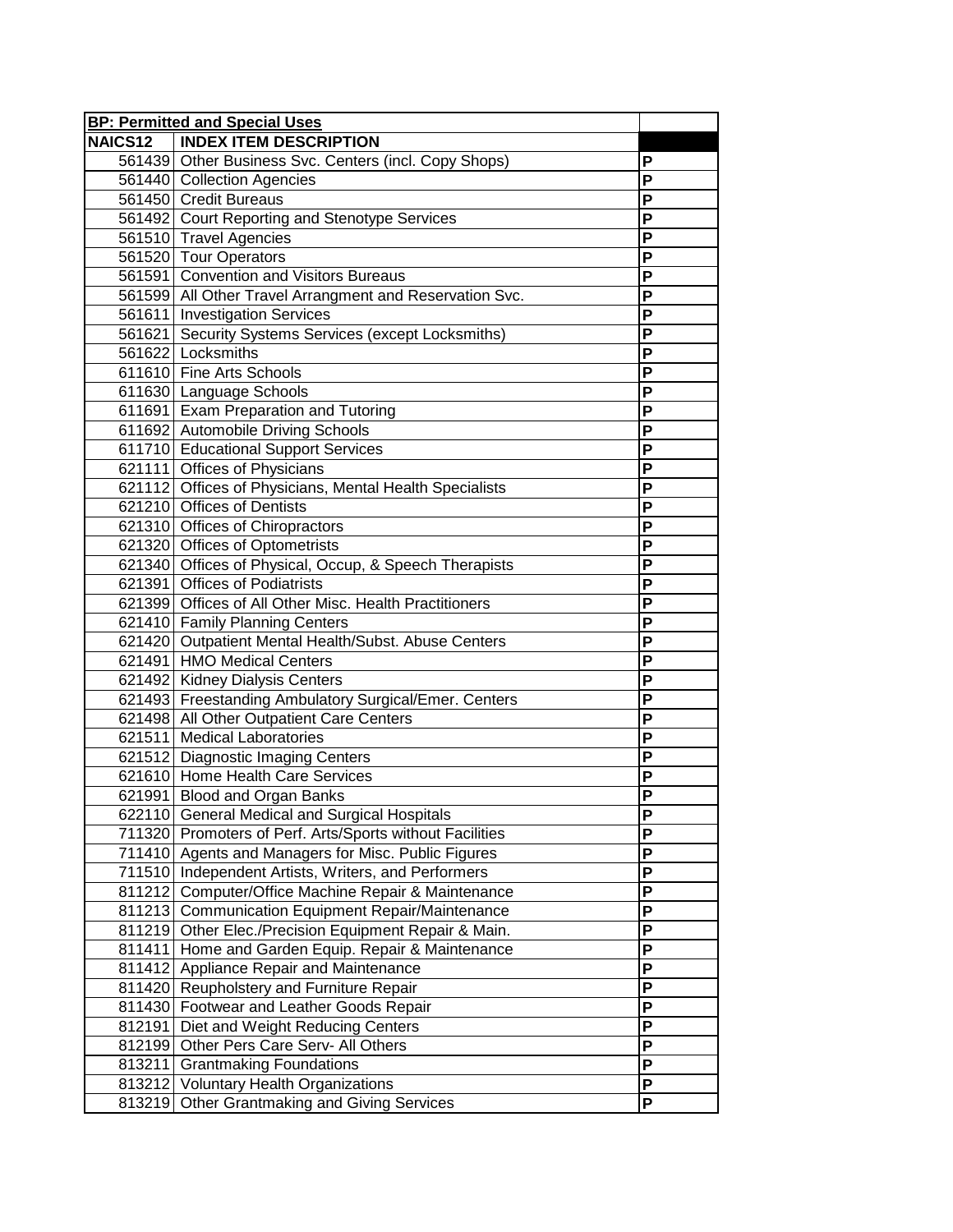|                | <b>BP: Permitted and Special Uses</b>                      |                         |
|----------------|------------------------------------------------------------|-------------------------|
| <b>NAICS12</b> | <b>INDEX ITEM DESCRIPTION</b>                              |                         |
|                | 813311 Human Rights Organizations                          | P                       |
|                | 813312 Environment/Conservation/Wildlife Organizations     | P                       |
|                | 813319 Other Social Advocacy Organizations                 | P                       |
|                | 813410 Civic and Social Organizations                      | P                       |
|                | 813910 Business Associations                               | P                       |
|                | 813920 Professional Organizations                          | $\overline{\mathsf{P}}$ |
|                | 813930 Labor Unions and Similar Labor Organizations        | P                       |
|                | 813990 Other Similar Orgs. (x. Bus., Prof., Labor, Polit.) | P                       |
|                | 921130 Public Finance Activities                           | P                       |
|                | 923110 Administration of Education Programs                | P                       |
|                | 923120 Administration of Public Health Programs            | P                       |
|                | 923130 Administration of Human Resource Programs           | P                       |
|                | 923140 Administration of Veterans' Affairs                 | P                       |
|                | 924110 Admin of Air/Water Resource/Solid Waste Mgmt        | $\overline{P}$          |
|                | 924120 Administration of Conservation Programs             | $\overline{\mathsf{P}}$ |
|                | 925110 Administration of Housing Programs                  | P                       |
|                | 925120 Admin of Urban Planning & Comm. & Rural Dev.        | P                       |
|                | 926110 Administration of General Economic Programs         | P                       |
|                | 926120 Regulation & Admin of Transportation Programs       | P                       |
|                | 926130 Regulation and Administration of Misc. Utilities    | P                       |
|                | 926140 Regulation of Agri. Marketing and Commodities       | P                       |
|                | 926150 Reg., Licensing, Insp. of Misc. Comml. Sectors      | P                       |
|                | 927110 Space Research and Technology                       | $\overline{\mathsf{P}}$ |
|                | 928110 National Security                                   | P                       |
|                | 928120 International Affairs                               | P                       |
|                | <b>BP</b> Special Uses                                     |                         |
|                | 333315 Photographic & Photocopying Equipment Mfg.          | S                       |
|                | 333319 Other Comm. & Service Industry Machinery Mfg.       | $\overline{\mathsf{s}}$ |
|                | 333411 Air Purification Equipment Manufacturing            | $\overline{\mathsf{s}}$ |
|                | 333412 Industrial and Commercial Fan and Blower Mfg.       |                         |
|                | 333414 Heating Equip. (except Warm Air Furnaces) Mfg.      |                         |
|                | 334111 Electronic Computers Manufacturing                  | $\overline{\mathbf{s}}$ |
|                | 334112 Computer Storage Device Manufacturing               | $\frac{s}{s}$           |
|                | 334113 Computer Terminal Manufacturing                     |                         |
|                | 334119 Other Computer Peipheral Equipment Mfg.             | <u>s</u>                |
|                | 334210 Telephone Apparatus Manufacturing                   | $\overline{\mathbf{s}}$ |
|                | 334220 Radio-TV Broadcast/Wireless Comm. Equip. Mfg.       | S                       |
|                | 334290 Other Communications Equipment Manufacturing        | $\overline{\mathsf{s}}$ |
|                | 334310 Audio and Video Equipment Manufacturing             | $\overline{\mathbf{s}}$ |
| 334412         | <b>Bare Printed Circuit Board Manufacturing</b>            | $\overline{\mathbf{s}}$ |
|                | 334413 Semiconductor & Related Devices Manufacturing       | $\overline{\mathbf{s}}$ |
|                | 334414 Electronic Capacitor Manufacturing                  | $\overline{\mathbf{s}}$ |
|                | 334415 Electronic Resistor Manufacturing                   | $\overline{\mathsf{s}}$ |
| 334417         | <b>Electronic Connector Manufacturing</b>                  | $\overline{\mathbf{s}}$ |
|                | 334418 Printed Circuit Assemby Manufacturing               | $\overline{\mathbf{s}}$ |
|                | 334419 Other Electronic Component Manufacturing            | $\overline{\mathsf{s}}$ |
| 334510         | Electromedical-Electrotherapeutic Apparatus Mfg.           | $\overline{\mathbf{s}}$ |
| 334511         | Search, Detection, Navigation, Guidance Mfg                | $\overline{\mathsf{s}}$ |
| 334512         | Automatic Environmental Control Manufacturing              | $\overline{\mathbf{s}}$ |
| 334513         | Instruments & Related Prod. Mfg - Indust. Proc             | $\overline{\mathsf{s}}$ |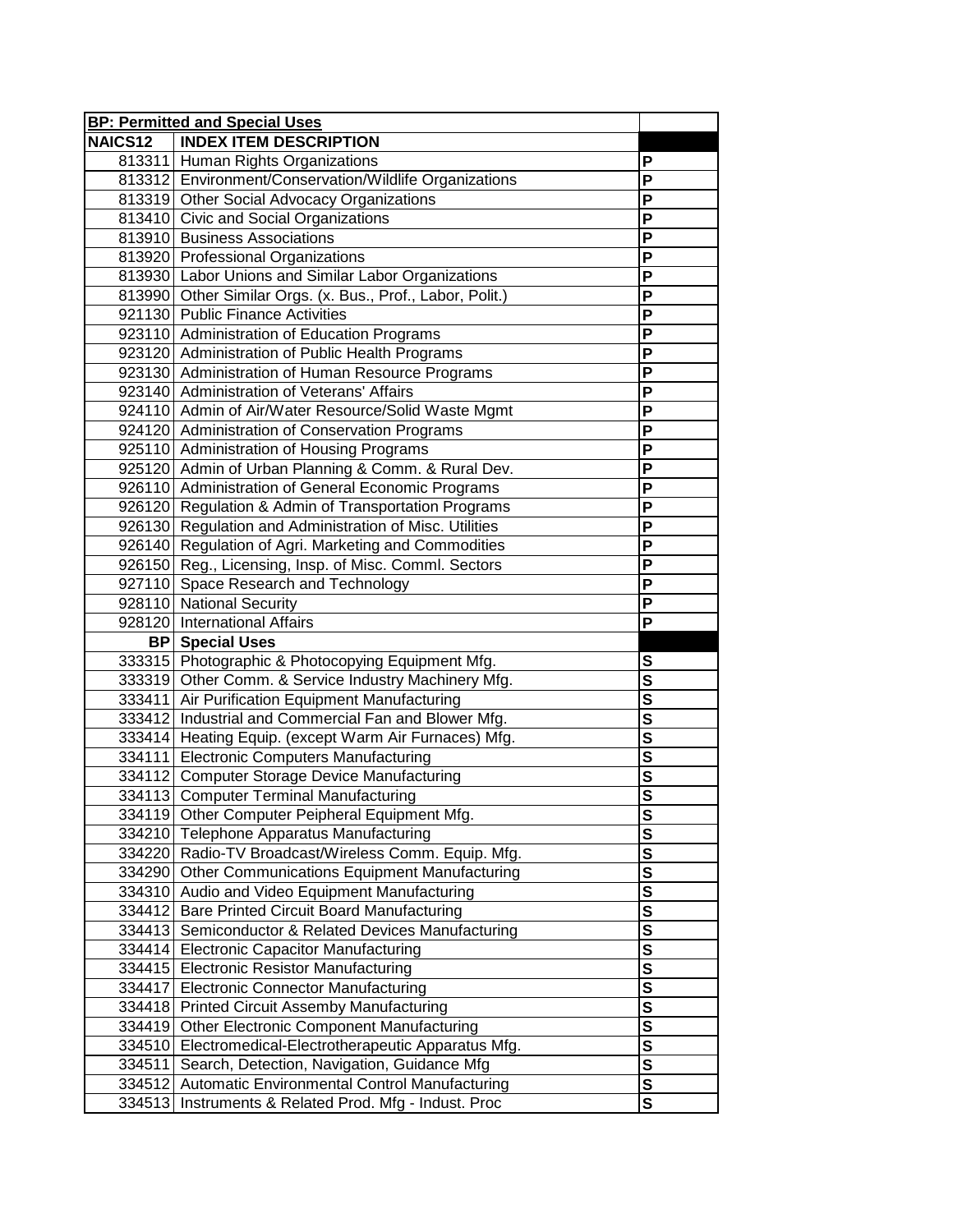|         | <b>BP: Permitted and Special Uses</b>                                                             |                                     |
|---------|---------------------------------------------------------------------------------------------------|-------------------------------------|
| NAICS12 | <b>INDEX ITEM DESCRIPTION</b>                                                                     |                                     |
|         | 334514 Totalizing Fluid Meter & Counting Device Mfg.                                              | S                                   |
|         | 334515 Instruments Mfg - Measuring & Testing Electricity                                          | $\overline{\mathbf{s}}$             |
|         | 334516 Analytical Laboratory Instrument Manufacturing                                             | $\overline{\mathbf{s}}$             |
|         | 334517 Irradiation Apparatus Manufacturing                                                        | $\overline{\mathsf{s}}$             |
|         | 334518 Watch, Clock, and Part Manufacturing                                                       | $\overline{\mathsf{s}}$             |
|         | 334519 Other Measuring and Controlling Device Mfg                                                 | $\overline{\mathbf{s}}$             |
|         | 335110 Electric Lamp Bulb and Part Manufacturing                                                  | $\overline{\mathbf{s}}$             |
|         | 335121 Residential Electric Lighting Fixtures Mfg                                                 | $\overline{\mathbf{s}}$             |
|         | 335122 Comm., Indust. & Institut. Elec. Light Fix. Mfg.                                           | $\overline{\mathbf{s}}$             |
|         |                                                                                                   | $\overline{\mathbf{s}}$             |
|         | 335129 Other Lighting Equipment Manufacturing<br>335211 Electric Housewares and Household Fan Mfg | $\overline{\mathbf{s}}$             |
|         |                                                                                                   | $\overline{\mathsf{s}}$             |
|         | 335212 Household Vacuum Cleaner Manufacturing                                                     | $\overline{\mathbf{s}}$             |
|         | 335221 Household Cooking Appliance Manufacturing                                                  | $\overline{\mathbf{s}}$             |
|         | 335222 Household Refridgerator & Freezer Mfg                                                      |                                     |
|         | 335224 Household Laundry Equipment Manufacturing                                                  | $\overline{\mathbf{s}}$             |
|         | 335228 Other Major Household Appliance Manufacturing                                              | S                                   |
|         | 335311 Power, Distribution, & Speciality Transformer Mfg                                          | $\overline{\mathbf{s}}$             |
|         | 335312 Motor and Generator Manufacturing                                                          | $\overline{\mathsf{s}}$             |
|         | 335313 Switchgear & Switchgear Apparatus Mfg                                                      | $\overline{\mathbf{s}}$             |
|         | 335314 Relay and Industrial Control Manufacturing                                                 | $\overline{\mathsf{s}}$             |
|         | 339112 Surgical and Medical Instrument Manufacturing                                              | $\overline{\mathsf{s}}$             |
|         | 339113 Surgical Appliance and Supplies Manufacturing                                              |                                     |
|         | 339114 Dental Equipment and Supplies Manufacturing                                                | $\overline{\mathbf{s}}$             |
|         | 339115 Ophthalmic Goods Manufacturing                                                             | $\overline{\mathbf{s}}$             |
|         | 339116 Dental Laboratories                                                                        | $rac{s}{s}$                         |
|         | 339911 Jewelry (except Costume) Manufacturing                                                     |                                     |
|         | 339912 Silverware and Hollowware Manufacturing                                                    | $\overline{\mathbf{s}}$             |
|         | 339913 Jewelers Material & Lapidary Work Mfg                                                      | $\overline{\mathbf{s}}$             |
|         | 339914 Costume Jewelry & Novelty Manufacturing                                                    | $\overline{s}$                      |
|         | 339920 Sporting Goods and Athletic Goods Mfg                                                      | $\overline{s}$                      |
|         | 339931 Doll and Stuffed Toy Manufacturing                                                         | $\overline{\mathbf{s}}$             |
|         | 339932 Game, Toy, and Children's Vehicle Manufacturing                                            | $\overline{\mathbf{s}}$             |
|         | 339941 Pens & Mechanical Pencil Manufacturing                                                     | S                                   |
|         | 339942 Lead Pencil and Art Goods Manufacturing                                                    | $\frac{\overline{s}}{\overline{s}}$ |
|         | 339943 Marking Device Manufacturing                                                               |                                     |
|         | 339944 Carbon Paper & Inked Ribbon Mfg                                                            | $\overline{\mathbf{s}}$             |
|         | 339950 Sign Manufacturing                                                                         | $\overline{\mathsf{s}}$             |
|         | 339991 Gasket, Packing & Sealing Device Manufacturing                                             | $\frac{s}{s}$                       |
|         | 339992 Musical Instrument Manufacturing                                                           |                                     |
|         | 339993 Fastner, Button, Needle, and Pin Manufacturing                                             | $\overline{\mathbf{s}}$             |
|         | 339994 Brooms, Brush, and Mop Manufacturing                                                       | $\overline{\mathbf{s}}$             |
|         | 339995 Burial Caskets Manufacturing                                                               |                                     |
|         | 339999 All Other Miscellaneous Manufacturing                                                      | $rac{s}{s}$                         |
|         | 423410 Photographic Equip. & Supplies Merch Whsle                                                 |                                     |
|         | 423420 Office Equipment Merchant Wholesalers                                                      | $\frac{s}{s}$                       |
|         | 423430 Computer/Peripheral Equip & Soft. Merch Whsle                                              |                                     |
|         | 423440 Other Commercial Equipment Merchant Whsle                                                  | $rac{1}{s}$                         |
|         | 423450 Medi/Dental/Hosp Equip/Supplies Merch Whlse                                                | $\overline{\mathbf{s}}$             |
|         | 423460 Ophthalmic Goods Merchant Wholesalers                                                      | $\overline{\mathbf{s}}$             |
|         | 423490 Other Profess. Equip./Supplies Merch Whsle                                                 | $\overline{\mathbf{s}}$             |
|         |                                                                                                   |                                     |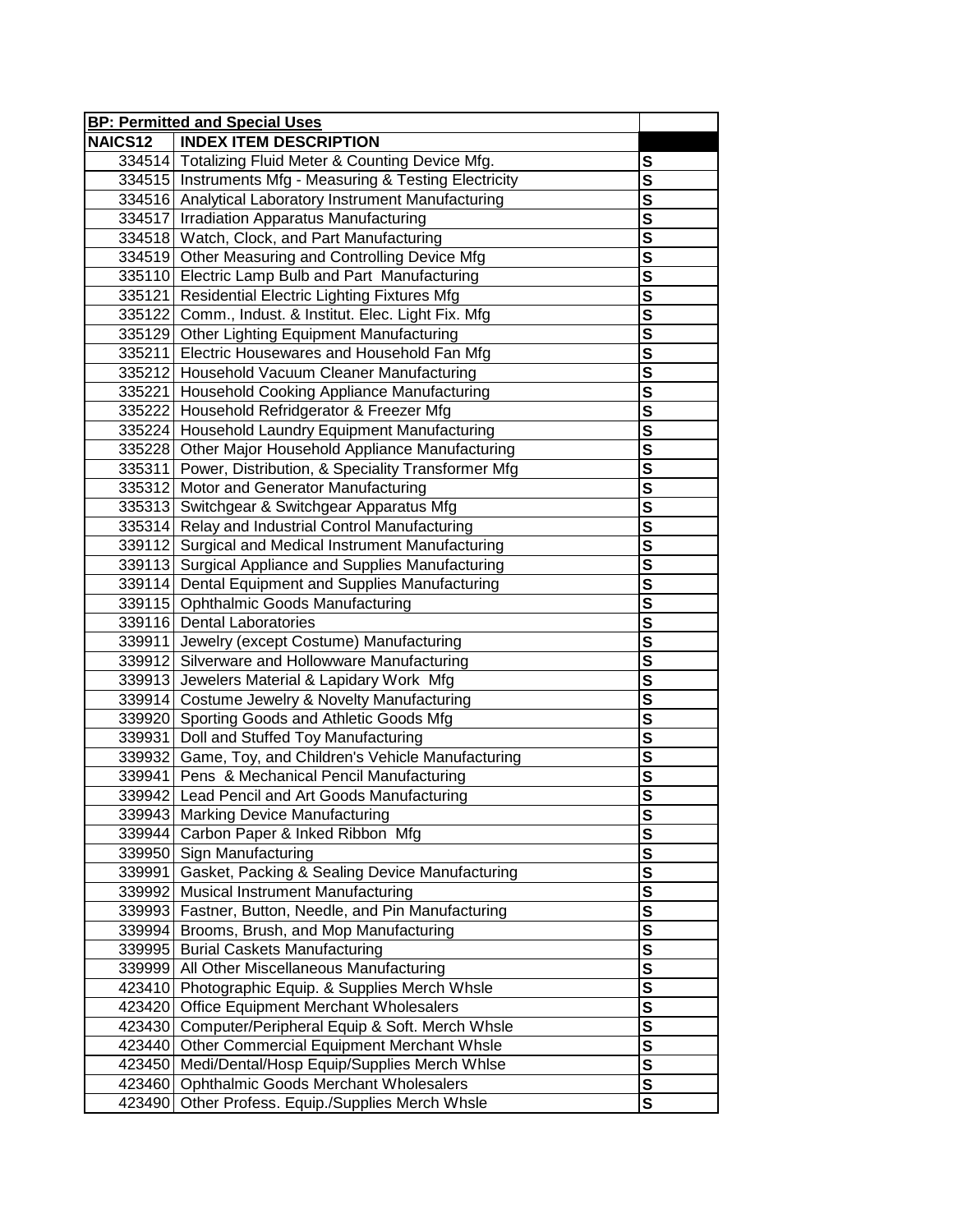|                | <b>BP: Permitted and Special Uses</b>                            |                                     |
|----------------|------------------------------------------------------------------|-------------------------------------|
| <b>NAICS12</b> | <b>INDEX ITEM DESCRIPTION</b>                                    |                                     |
|                | 423610 Elec. Appar/Equip/Wiring /Rel. Equip Merch Whl            | S                                   |
|                | 423620 Elec. Appliance, TV, & Radio Set Merchant Whl             | S                                   |
|                | 423690 Other Elec. Parts and Equipment Merchant Whl              | $\mathbf s$                         |
|                | 423710 Hardware Merchant Wholesalers                             | $\overline{\mathbf{s}}$             |
|                | 423720 Plmb/Heat Equip/Supplies (Hydronics) Merch Whl            |                                     |
|                | 423730 Warm Air Heat/AC Equip./Supplies Merch Whl                | $\overline{\mathbf{s}}$             |
|                | 423740 Refrigeration Equip. & Supplies Merchant Whsle            | $\overline{\mathbf{s}}$             |
|                | 423910 Sporting/Rec. Goods/Supplies Merchant Whsle               | S                                   |
|                | 423920 Toy & Hobby Goods/Supplies Merchant Whsle                 | $\overline{\mathbf{s}}$             |
|                | 423940 Jewelry/Watch/Precious Stone/Metal Merch Whl              | $\overline{\mathbf{s}}$             |
|                | 423990 Other Misc. Durable Goods Merch Wholesalers               | $\overline{\mathbf{s}}$             |
|                | 444190 Other Building Material Dealers                           | $\overline{\mathbf{s}}$             |
|                | 444210 Outdoor Power Equipment Stores                            | $\overline{\mathbf{s}}$             |
|                | 444220 Nursery, Garden Center, & Farm Supply Stores              | $\overline{\mathbf{s}}$             |
|                | 447110 Gasoline Stations with Convenience Stores                 | $\overline{\mathbf{s}}$             |
|                | 447190 Other Gasoline Stations                                   | $\overline{\mathbf{s}}$             |
|                | 448190 Other Clothing Stores (*Lingerie stores)                  | $\overline{\mathbf{s}}$             |
|                | 451110 Sporting Goods Store-Gun Shops and/or Firearms/Ammo Sales | $\overline{\mathbf{s}}$             |
|                | 453910 * Pet Stores/Shops                                        | S                                   |
|                | 511110 Newspaper Publishers                                      | $\overline{\mathsf{s}}$             |
|                | 511120 Periodical Publishers                                     |                                     |
|                | 511130 Book Publishers                                           | $\overline{\mathbf{s}}$             |
|                | 515120 Television Broadcasting                                   | $\overline{\mathbf{s}}$             |
|                | 515210 Cable and Other Subsciption Programming                   | $\overline{\mathbf{s}}$             |
|                | 517110 Wired Telecommunications Carriers                         | $\overline{\mathsf{s}}$             |
|                | 517210 Wireless Telecomm. Carriers (except Satellite)            | $\overline{\mathbf{s}}$             |
|                | 517410 Satellite Telecommunications                              | $\overline{\mathbf{s}}$             |
|                | 517911 Telecommunications Resellers                              | $\frac{\overline{s}}{\overline{s}}$ |
|                | 517919 All Other Telecommunications                              |                                     |
|                | 522190 Other Depository Credit Intermediation                    | $\overline{\mathbf{s}}$             |
|                | 522220 Sales Financing                                           | $\overline{\mathbf{s}}$             |
|                | 522291 Consumer Lending                                          | <u>s</u>                            |
|                | 522298 All Other Nondepository Credit Intermediation             |                                     |
|                | 522390 Other Activites Related to Credit Intermediation          | <u>s</u>                            |
|                | 541620 Environmental Consulting Services                         | $\mathbf s$                         |
|                | 541690 Other Scientific and Technical Consulting Svc.            | $\mathbf s$                         |
|                | 541710 R&D in Physical, Engineering, and Life Sciences           | $\overline{\mathbf{s}}$             |
|                | 541711 Research and Development in Biotechnology                 | $\bf{s}$                            |
|                | 541712 R&D in Physical, Engineering, and Life Sciences           | S                                   |
|                | 541940 Veterinary Services                                       | ${\bf S}$                           |
|                | 541990 All Other Prof, Scientific, and Technical Services        | S                                   |
|                | 561499 All Other Business Support Services                       | $\overline{\mathbf{s}}$             |
|                | 561612 Security Guards and Patrol Services                       | $\overline{\mathbf{s}}$             |
|                | 561613 Armored Car Services                                      | $\overline{\mathbf{s}}$             |
|                | 561720 Janitorial Services                                       | $\frac{s}{s}$                       |
|                | 561730 Landscaping Services                                      |                                     |
|                | 561740 Carpet and Upholstery Cleaning Services                   | $\overline{\mathbf{s}}$             |
|                | 561790 Other Services to Buildings and Dwellings                 | ${\bf S}$                           |
|                | 561910 Packaging and Labeling Services                           | $\overline{\mathbf{s}}$             |